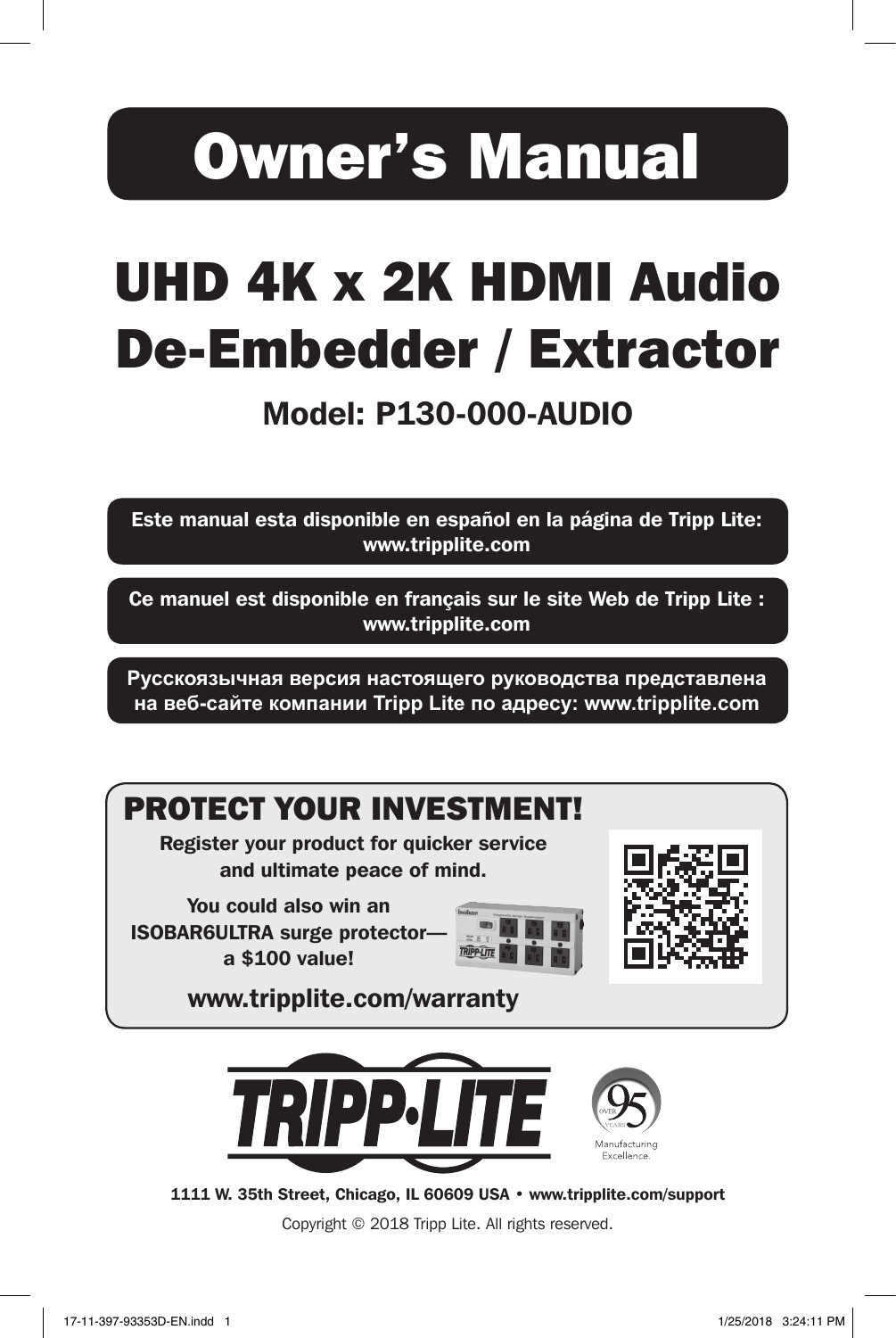### Product Features

- Extracts audio from an HDMI signal for use on a separate audio system
- Supports both 2-channel stereo audio and multichannel audio up to 5.1 surround sound
- Features 3.5 mm stereo audio, TOSLINK, and RCA digital audio outputs
- Supports uncompressed audio such as LPCM
- Supports compressed audio formats such as DTS<sup>®</sup> and Dolby<sup>®</sup> Digital
- Transmits Ultra High Definition (UHD) video resolutions up to 3840 x 2160  $@$  30 MHz
- Supports up to 24-bit True Color (8 bits per channel) at 4K and up to 36-bit Deep Color (12 bits per channel) at 1080p
- Supports optional 3D formats up to 50/60 Hz
- Includes an international power supply with compatible North American, UK, European and Australian plug adapters

### Package Contents

- P130-000-AUDIO
- External Power Supply\* (Input: 100-240V, 50/60 Hz, 0.3A; Output: 5V, 1A)
- Mounting Hardware
- Owner's Manual

\*Includes NEMA 5-15P (North America), CEE 7/16 Schuko (Europe), BS 1363 (UK) and AS/NZS 3112 (Australia) plugs.

#### Optional Accessories

- A060-Series RF Digital Coax Audio Cables
- A102-Series TOSLINK Digital Audio Cables
- P312-Series 3.5 mm Stereo Audio Cables
- P568-Series High-Speed HDMI Cables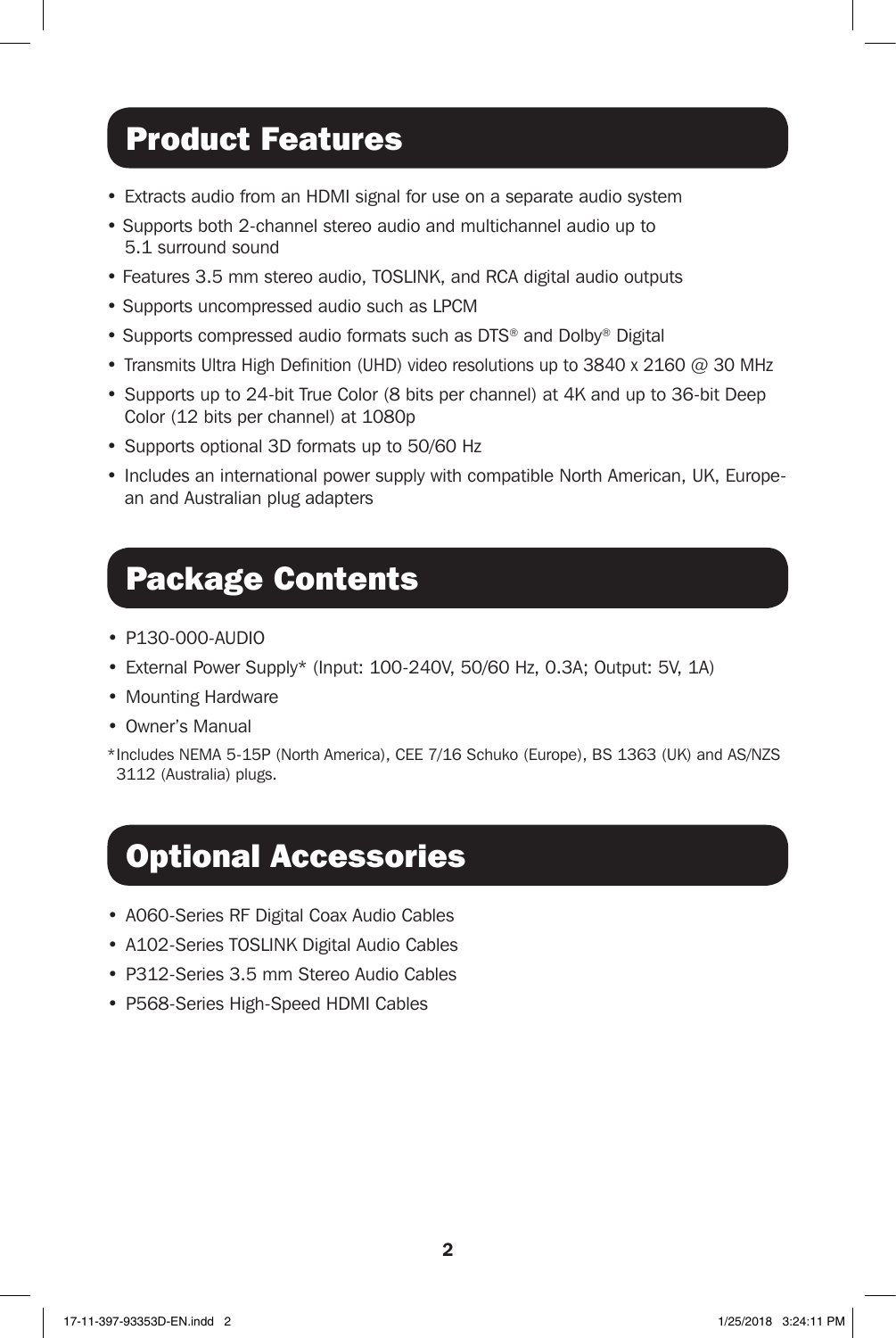## Installation

*Note: Make sure all devices you are connecting are powered off prior to installation.*

- 1. Optional: Mount the unit to a wall or other surface using the included mounting hardware.
- 2. Using an HDMI audio/video cable, connect the HDMI source to the HDMI input port on the unit.
- 3. Using a second HDMI audio/video cable, connect an HDMI monitor to the HDMI output port on the unit.
- **4.** Connect the unit to a set of speakers, an audio receiver or other audio system using the 3.5 mm stereo, TOSLINK or RCA digital outputs.
- **5.** Connect the included external power supply to the unit and plug it into a Tripp Lite Surge Protector, Power Distribution Unit (PDU) or Uninterruptible Power Supply (UPS). The unit's red *Power* LED will illuminate to indicate it is receiving power.
- 6. Turn on the power to the connected devices. The red *Power* LED will change to blue to indicate the unit is transmitting video and audio from the source to the display and sound system.
- 7. To switch between 2-channel stereo and 5.1-channel surround sound, press the button next to the HDMI input port. When 2-channel stereo audio is selected, the LED next to the button will not illuminate. When 5.1-channel surround sound is selected, the LED will illuminate red.

| Input Port                              | HDMI (Female)                                                            |
|-----------------------------------------|--------------------------------------------------------------------------|
| <b>Output Ports</b>                     | HDMI (Female), TOSLINK (Female), RCA (Female),<br>3.5 mm Stereo (Female) |
| Operating Temperature                   | 32°F to 158°F / 0°C to 70°C                                              |
| Storage Temperature                     | 14°F to 176°F / -10°C to 80°C                                            |
| <b>Operating Humidity</b>               | 10 to 85% RH, Non-Condensing                                             |
| Storage Humidity                        | 5 to 90% RH, Non-Condensing                                              |
| <b>External Power Supply</b>            | Input: 100-240V, 50/60 Hz, 0.3A<br>Output: 5V, 1A                        |
| Power Consumption                       | 2.5W Max                                                                 |
| Max Video Resolutions                   | 3840 x 2160 @ 30 Hz / 1080p @ 60 Hz                                      |
| Unit Dimensions $(H \times W \times D)$ | $0.83 \times 2.8 \times 2.4$ in.<br>21 x 71 x 61 mm                      |
| Unit Weight                             | 0.3 <sub>lb</sub><br>$0.14$ kg                                           |

### **Specifications**